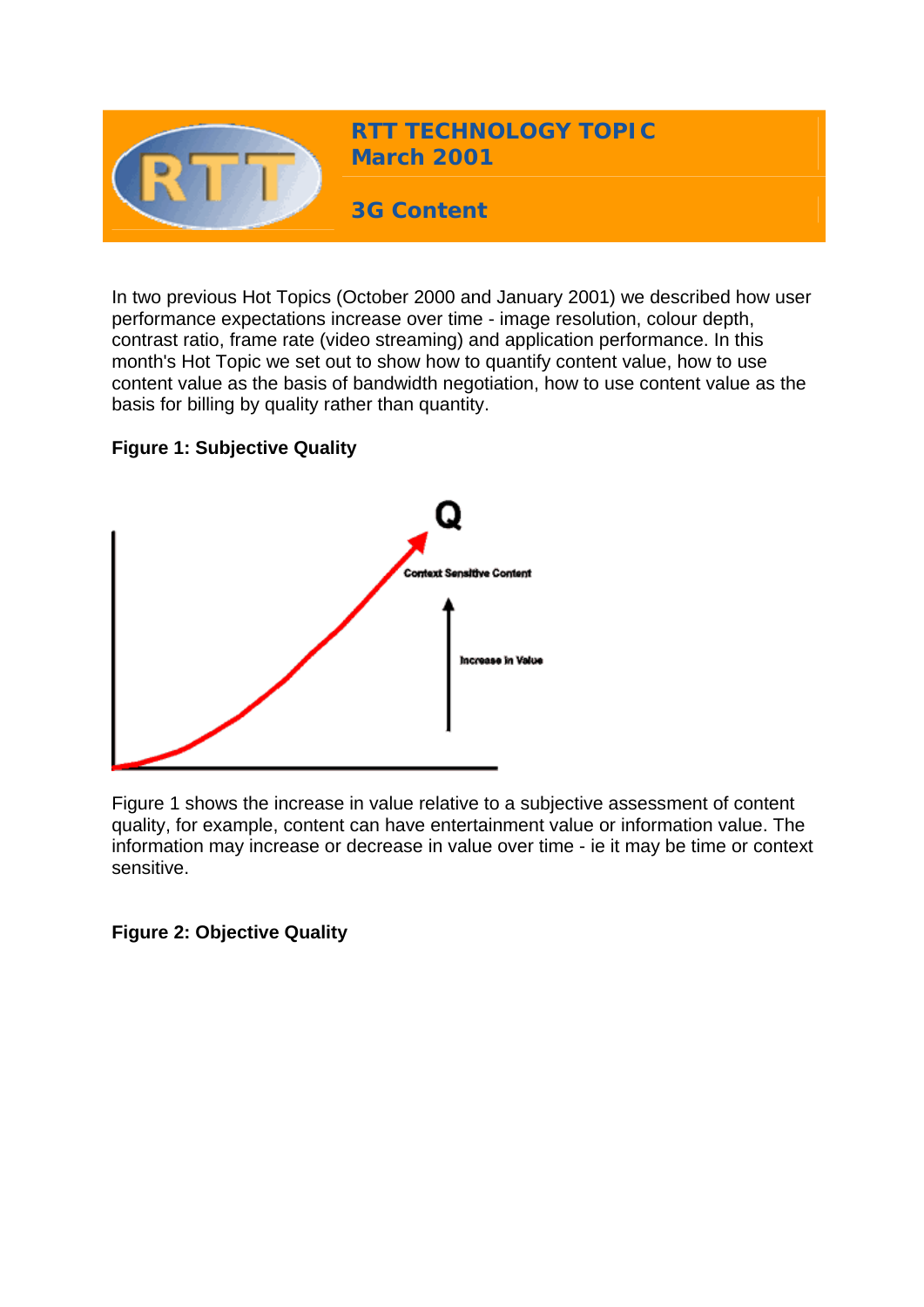

Figure 2 shows how we can add value to content through proof of ownership (digital watermarking and codification of ownership rights) and encryption - a 2048 bit key has more 'value' than a 1024 bit key in terms of encryption security, an objective differentiation.





Figure 3 shows how content value can be increased by improving resolution, colour depth and frame rate. A 24 bit per pixel colour depth giving 16 million colours has more 'value' than a 4 bit per pixel colour depth giving 16 shades of grey. A 25 frame per second video stream has more value than a 5 frame per second video stream. A 3.2 megapixel image has more 'value' than a 1.6 megapixel image.

Image quality is codified in the J-PEG standard. In J-PEG, 8 x 8 pixel blocks are transformed to the frequency domain, differences between blocks are expressed in terms of difference co-efficients. A 'Q' factor of 100 means that pixel blocks must be identical for there to be no difference co-efficients. Lower Q factors allow differences between pixel blocks to be ignored, ie image quality is allowed to degrade. The higher the 'Q', the higher the 'value' of the content.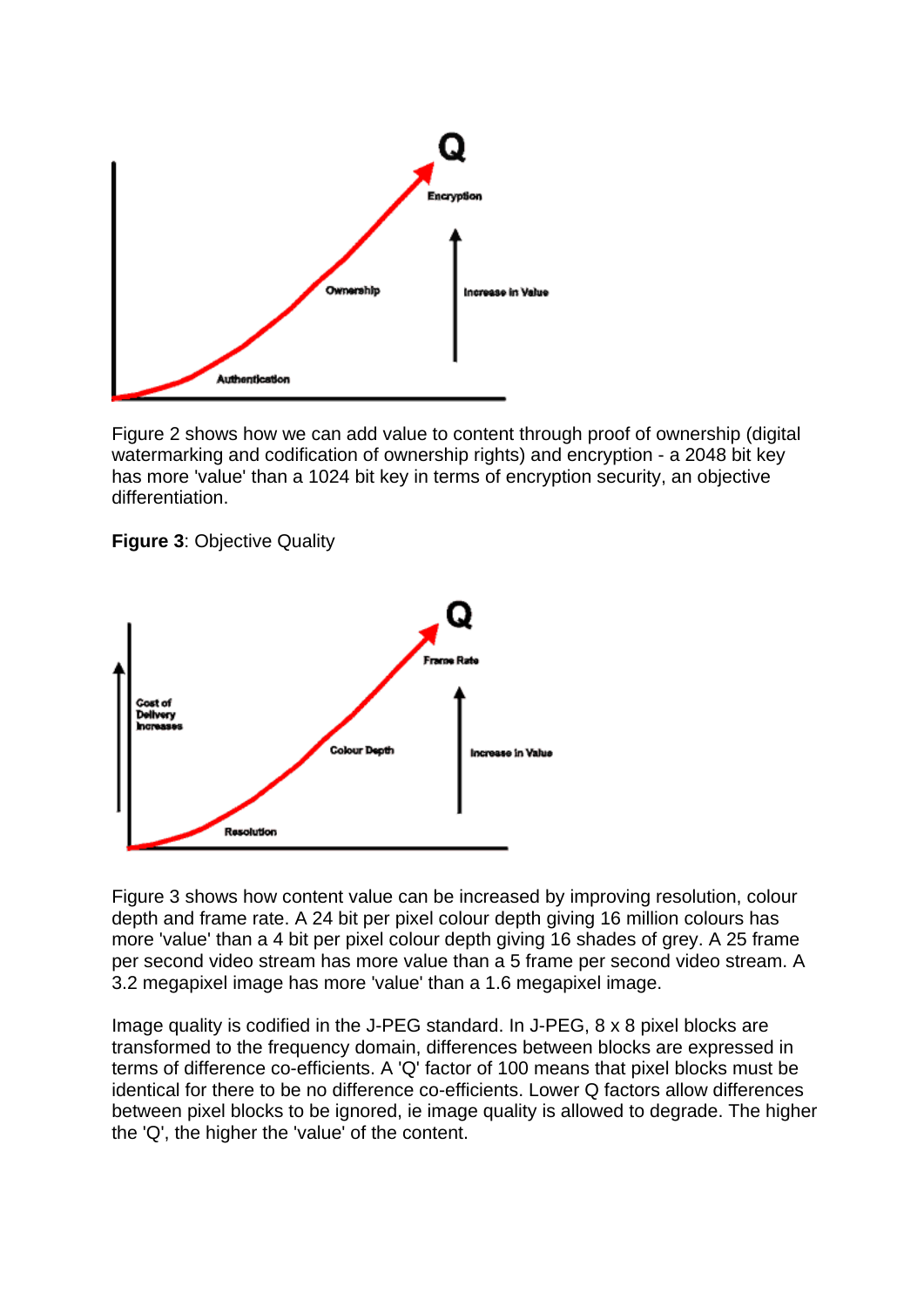**Figure 4: Objective Quality**



Figure 4 shows how elapsed time can be a component in content value - Interactive media has more value than background, streamed media has more value than interactive, conversational exchanges have more value than streamed media. Note however that as content value increases (Figures 3 and 4) the cost of delivery goes up. We have to be sure that added value increases faster than cost of delivery to avoid AMPU (average margin per user) being reduced.

## **Figure 5: Media Multiplex**



Figure 5 shows how value can also be related to the media mix, audio value (voice) can be enhanced by (simultaneous) image, video and application streaming.

Quality based billing models are already used in the television industry - conditional access over cable, satellite and terrestrial TV is based on subjective content quality (you pay more for a popular football match).

Digital TV (DVB - digital video broadcasting) adds differentiation on the basis of objective quality metrics - for example (in the longer term), the ability to pay a premium for enhanced definition (EDTV), high definition (1080 lines x 1920 pixels per line) or multi-media data broadcasting (video and application streaming). Effectively